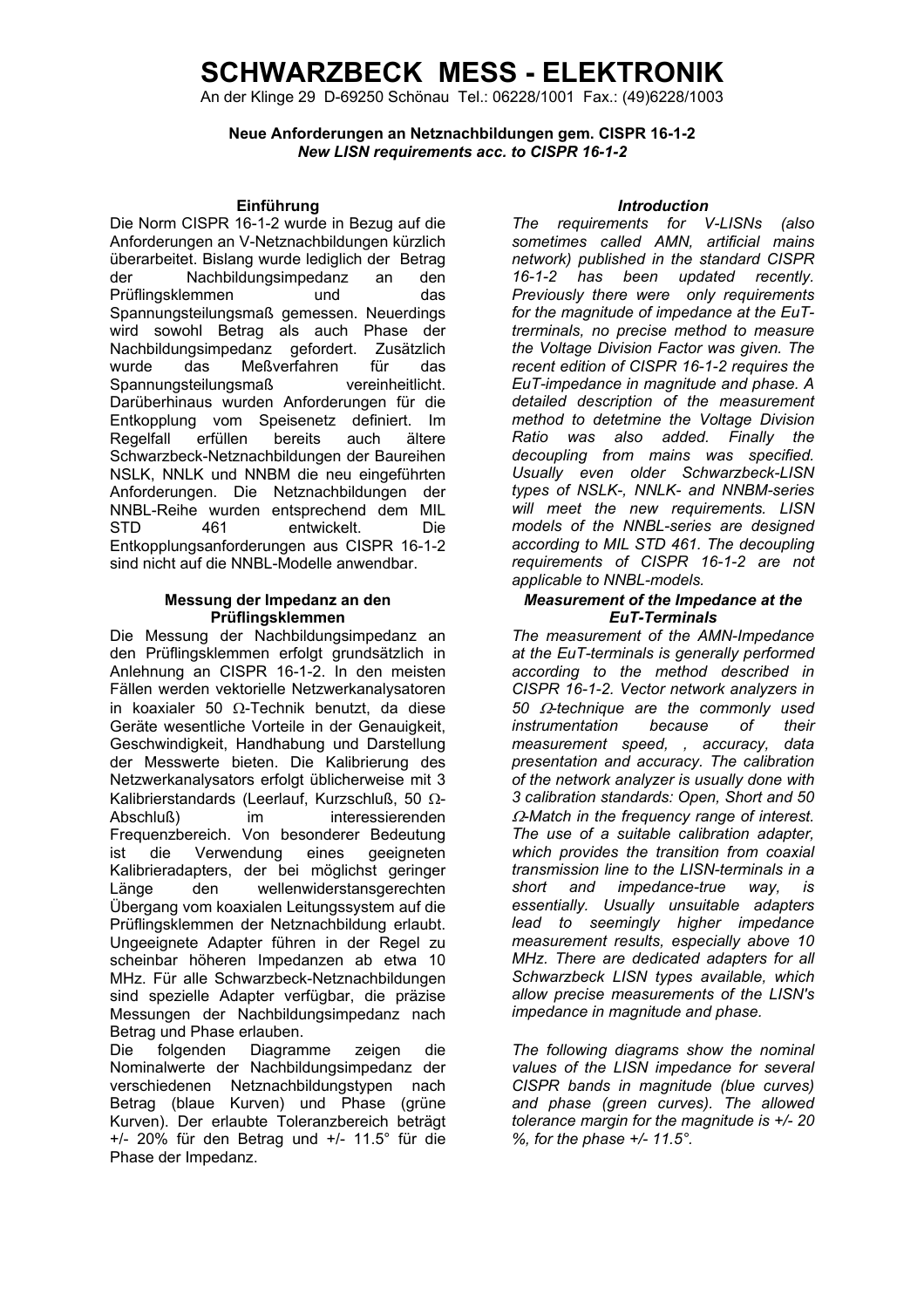An der Klinge 29 D-69250 Schönau Tel.: 06228/1001 Fax.: (49)6228/1003

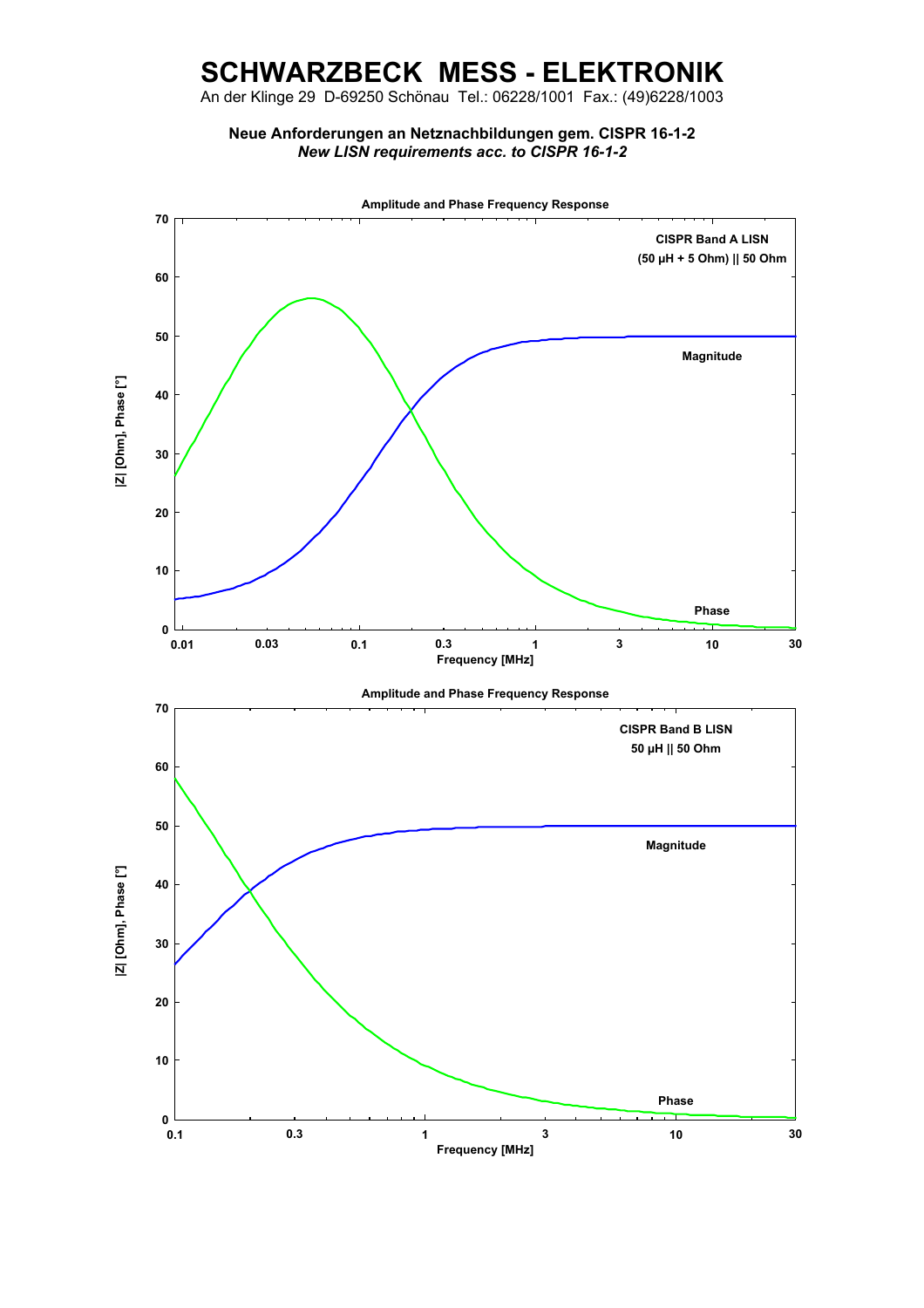An der Klinge 29 D-69250 Schönau Tel.: 06228/1001 Fax.: (49)6228/1003

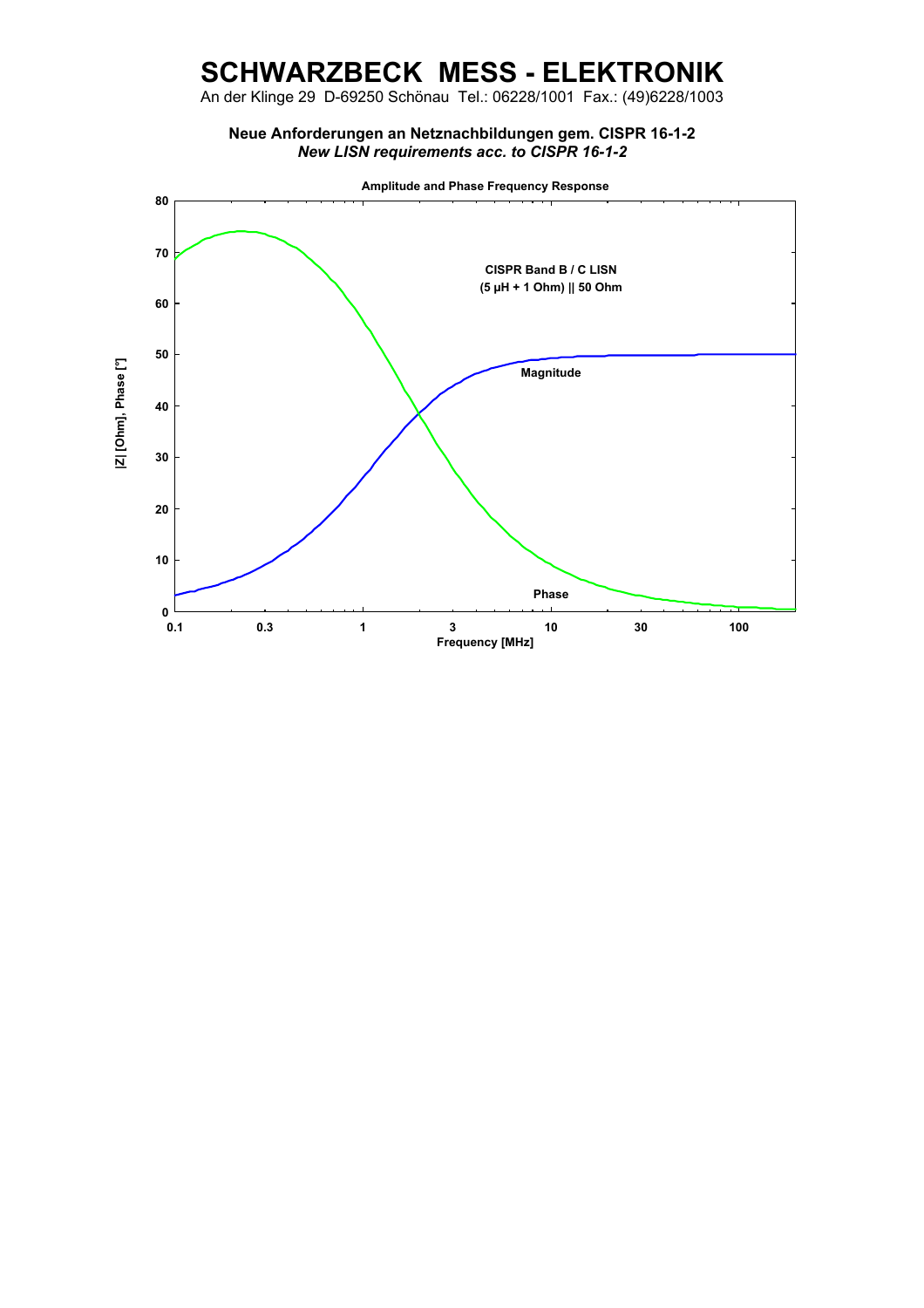An der Klinge 29 D-69250 Schönau Tel.: 06228/1001 Fax.: (49)6228/1003

**Neue Anforderungen an Netznachbildungen gem. CISPR 16-1-2**  *New LISN requirements acc. to CISPR 16-1-2* 

#### **Messung der Netzentkopplung / Isolation** *Measurement of Isolation from Mains /*

Die Erfüllung der Entkopplungsbedingung ist in der Regel für alle NSLK und NNLK-Typen gegeben. Falls dies kundenseitig verifiziert werden soll, sind einige wichtige<br>Randbedingungen zu beachten, um Randbedingungen zu beachten, um brauchbare Messergebnisse zu erhalten. Die Messung der Entkopplung erfolgt grundsätzlich ensprechend den Vorgaben aus CISPR 16-1-2, d.h. sowohl Generator als auch Empfänger arbeiten im 50 Ohm System. Da die netzseitigen Klemmen der Netznachbildungen in der Regel nicht über einen hochfrequenztauglichen Masseanschluß verfügen, entstehen beim Übergang vom Koaxialkabel auf die Netznachbildung Mantelströme, die das Messergebnis um bis zu 20 dB verfälschen können! Diese Mantelströme verkoppeln auf unvorhersehbare Weise mit den Kabeln, die an der Prüflingsseite angeschlossen sind und führen dadurch zu gravierenden Fehlmessungen. Meist treten diese Mantelströme bei Frequenzen über 5 MHz auf, am stärksten sind sie in der Regel von 10-30 MHz ausgeprägt. Diese Verkopplungen sind sehr stark abhängig von der Lage und Länge der verwendeten Koaxialkabel. In ungünstigen Fällen kann dies dazu führen, daß eine Netznachbildung scheinbar zu wenig Entkopplung vom Netz aufweist, obwohl in Wirklichkeit eine Reserve zum geforderten Wert von mehr als 15 dB vorliegt. Um diese unerwünschten Mantelströme zu unterdrücken, ist die Verwendung einer Mantelstromsperre auf der Netzseite dringend anzuraten. Auf der Prüflingsseite ist keine Mantelstromsperre erforderlich, weil hier in der Regel ein geeigneter Masseanschluß in unmittelbarer Nähe der Prüflingsklemme vorhanden ist.

Die folgenden Seiten zeigen eine Reihe von Messungen der Isolation / Netzentkopplung verschiedener Schwarzbeck-Netznachbildungen. Dabei beziehen sich die Dateinamen mit einem "e" auf die Prüflingsklemmen (blaue Kurven), die<br>Dateinamen mit einem "r" auf den Dateinamen mit einem "r" auf den Koaxialanschluß der Netznachbildung (grüne Kurven).

# *Decoupling*

*The NSLK- and NNLK-LISN do usually fulfill the isolation requirements from mains. If there is a need to verify this isolation condition, some important things should be considered to obtain useful results. Generally the isolation measurement should be carried out as described in CISPR 16-1-2, i.e. both signal source and load should operate in the 50 Ohm system. Because of the fact that the mains terminals usually do not come with a RF-capable ground connection, unwanted braid currents are generated at the transition from coaxial cable to LISN terminals. These braid currents are existing on the outer conductor of the coaxial cable and can disturb the measurement results up to 20 dB typically! The unwanted braid currents are coupling in an unpredictable way to the cables connected at the EuT-side of the LISN, which may lead to significant measurement errors during the isolation measurement. In most cases the braid currents appear at frequencies above 5 MHz, their strongest influence can usually be seen between 10 and 30 MHz. The mutual coupling strongly depends on the position and length of the cables in use. In some cases this effect causes a fail condition in the LISN isolation from mains, although the LISN itself has a margin of more than 15 dB compared to the requirement from the standard. In order to supress the unwanted braid currents, the use of a suitable ferrite braid choke at the mains terminal is strongly recommended. At the EuT-terminal side there is no need for a ferrite braid choke, because suitable RF ground terminals are provided nearby the terminal.* 

*The following pages show some measurements of the Isolation from Mains of a variety of Schwarzbeck LISN. The plots with an "e" in the filename indicate measurements at the EuT-terminals (blue curves), the plots with an "r" in the filename indicate measurements at the coaxial output (receiver port, green curves) of the LISN.*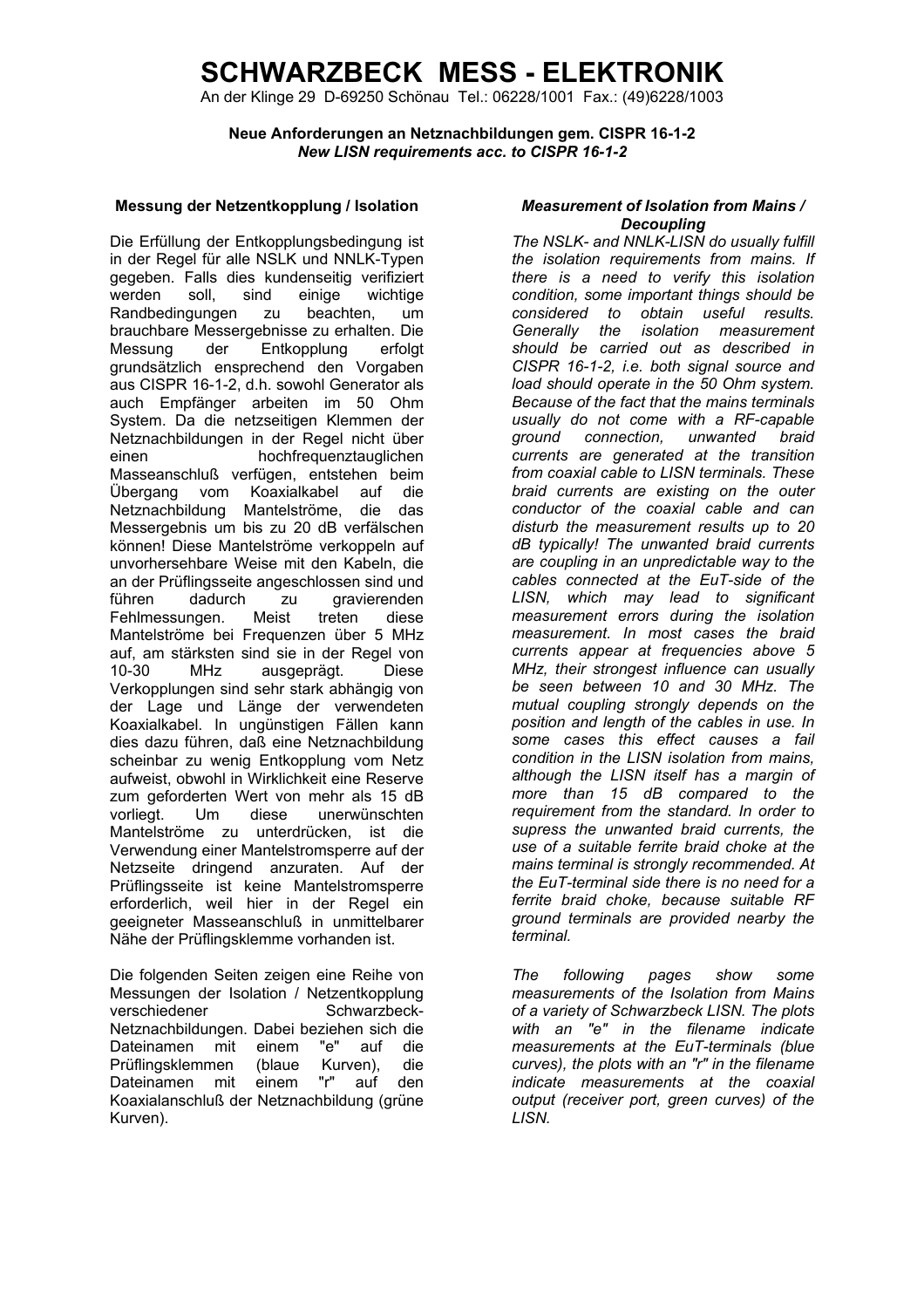An der Klinge 29 D-69250 Schönau Tel.: 06228/1001 Fax.: (49)6228/1003

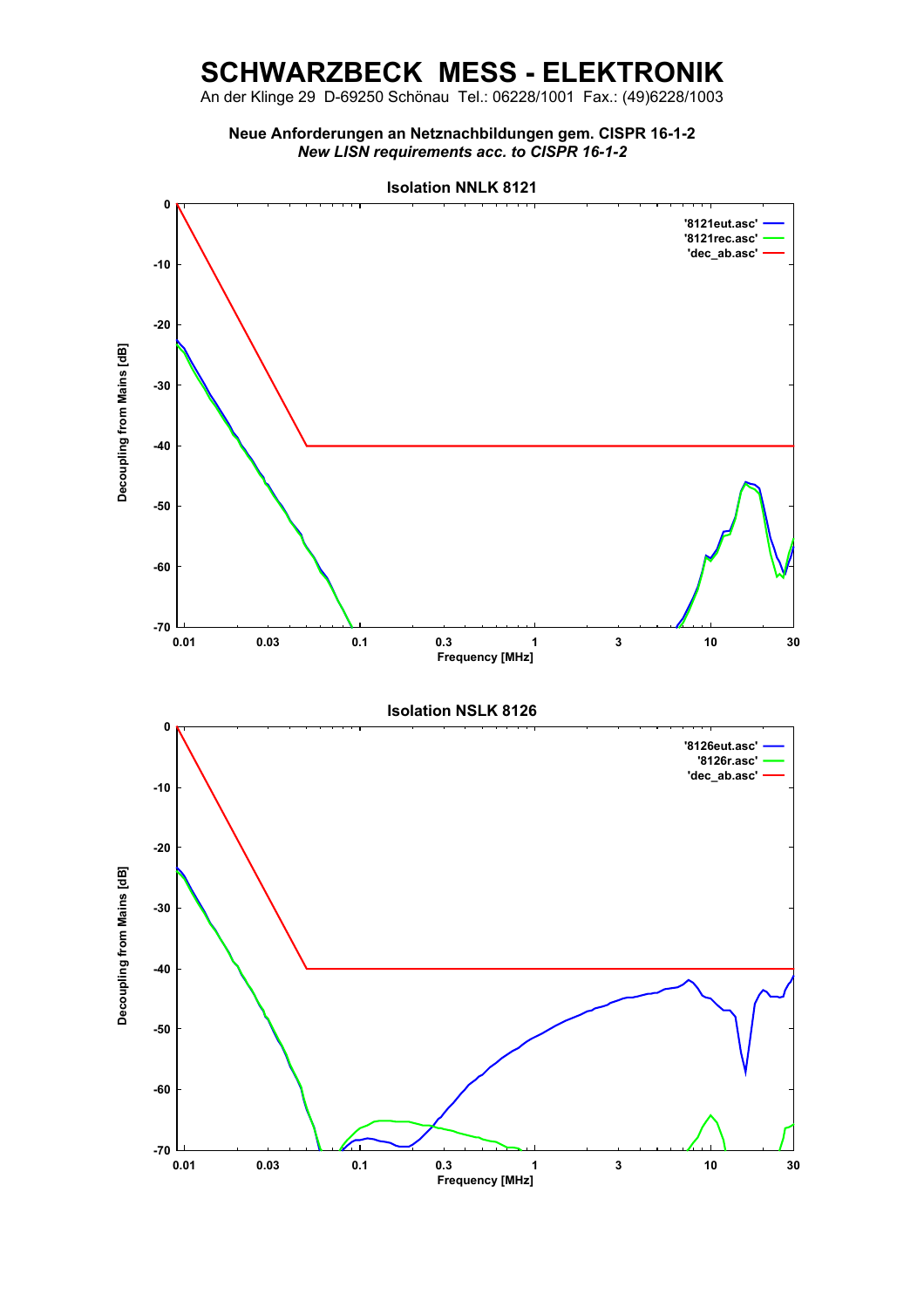An der Klinge 29 D-69250 Schönau Tel.: 06228/1001 Fax.: (49)6228/1003

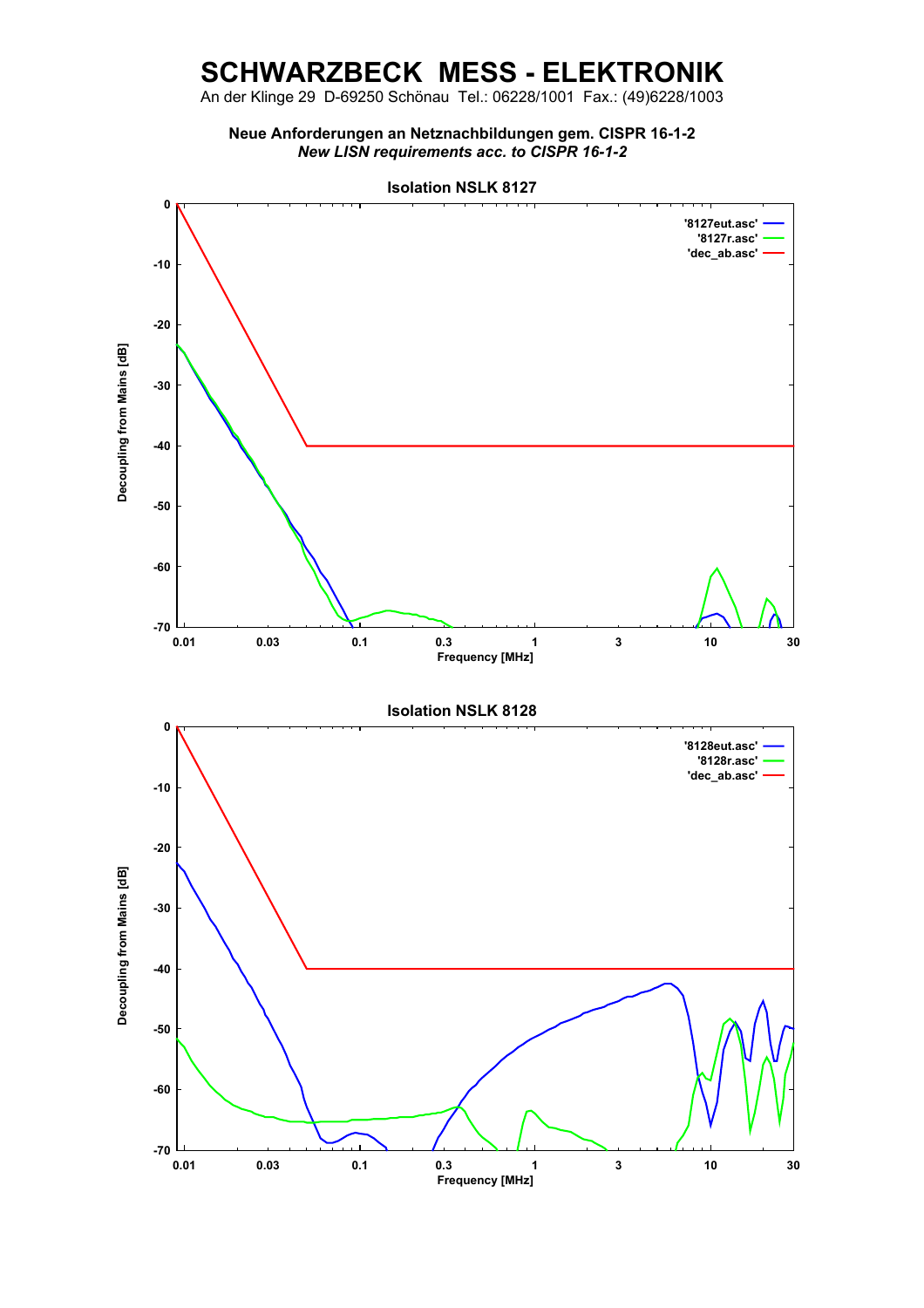An der Klinge 29 D-69250 Schönau Tel.: 06228/1001 Fax.: (49)6228/1003